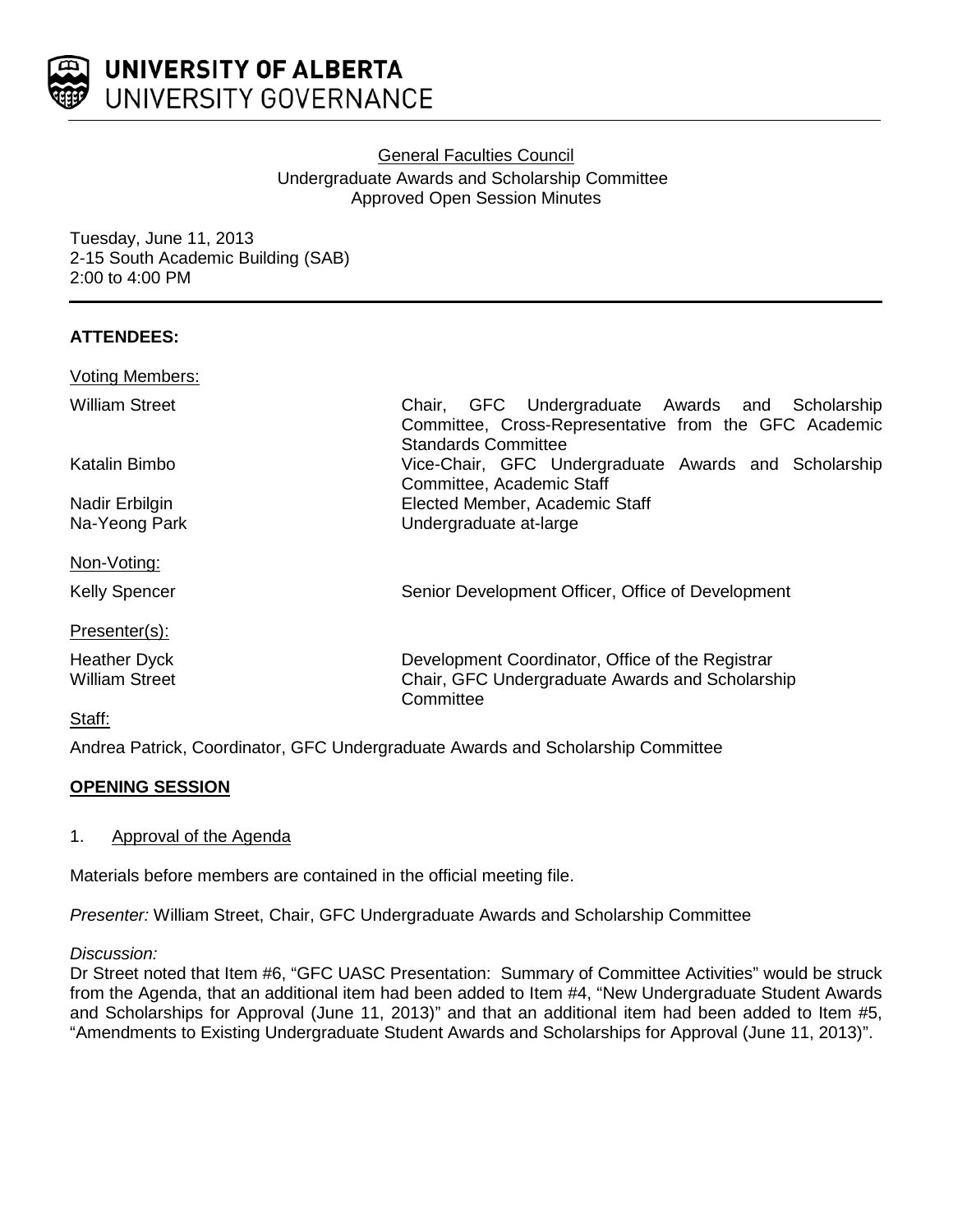# Motion: Erbilgin/Bimbo

THAT the GFC Undergraduate Awards and Scholarship Committee approve the Agenda, as amended. **CARRIED**

### 2. Approval of the Open Session Minutes of April 9, 2013

Materials before members are contained in the official meeting file.

*Presenter:* William Street, Chair, GFC Undergraduate Awards and Scholarship Committee

Motion: Bimbo/Erbilgin

THAT the GFC Undergraduate Awards and Scholarship Committee approve the Minutes of April 9, 2013. **CARRIED**

# 3. Comments from the Chair

Dr Street noted that he would be meeting with Dr Samarasekera regarding the Committee, and he added that she will be striking a GFC Task Force over the summer which will be reviewing all of the GFC Standing Committees. Dr Street thanked members for his term as Chair of the Committee and he noted that the work completed by the Committee adds value to the institution and plays a unique and important role within the governance structure.

# **ACTION ITEMS**

# 4. New Undergraduate Student Awards and Scholarships for Approval (June 11, 2013)

Materials before members are contained in the official meeting file.

*Presenter:* Heather Dyck, Development Specialist, Office of the Registrar

*Purpose of the Proposal:* To approve new undergraduate student awards and scholarships.

**New Undergraduate Awards and Scholarships for Approval (June 11, 2013)**

- **1. Susan E Hoffman Bursary in Law**
- **2. Delta Upsilon Leadership Award**
- **3. STAPLES Award in Retailing Excellence**
- **4. Centennial Undergraduate Third Year Award in Geology**
- **5. Centennial Undergraduate Fourth Year Award in Geology**
- **6. Leighton Mellemstrand Bar None Undergraduate Leadership Award**
- **7. David W Murray Scholarship**

# *Discussion:*

Members engaged in discussion in relation to Items 2, 3, 4, 6.

Item 2: Members discussed the meaning of the term "Greek community" and discussed the wording of the award in regards to the leadership program noted within the Conditions. Ms Dyck will obtain clarity from Ms Norma Rodenburg, Student Affairs Officer, in relation to the term "Greek community" and will clarify the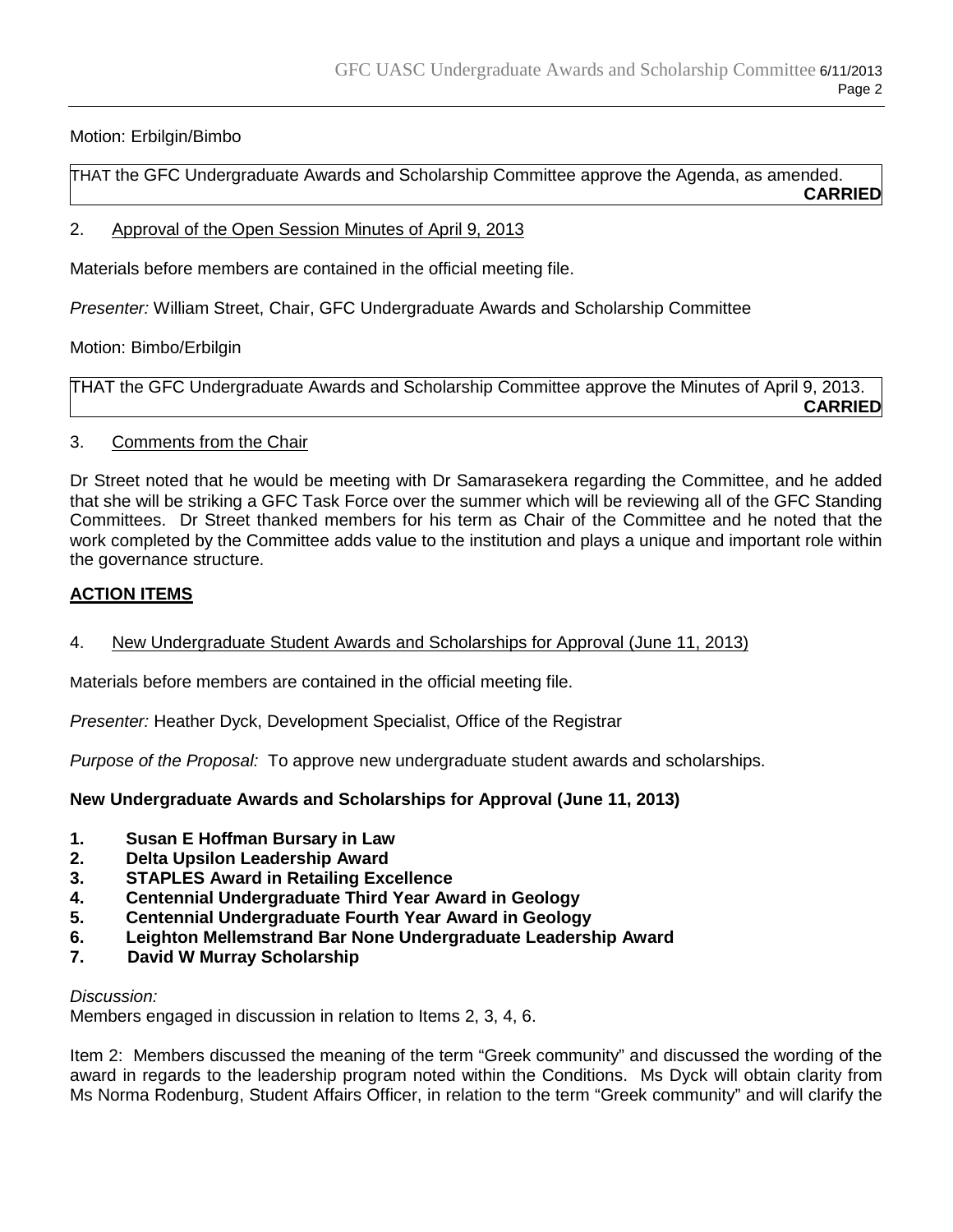proper citation with Ms Patrick.

Item 3: A member sought clarity about the repeated use of a term within the same sentence in the Value field of the scholarship.

Item 4: A member sought clarity surrounding the exact definition of "major award" as noted within the last sentence of the Conditions.

Item 6: A member noted that the Funded by field seemed lengthy.

Motion: Bimbo/Erbilgin

THAT the GFC Undergraduate Awards and Scholarship Committee approve, under delegated authority from General Faculties Council, new undergraduate student awards and scholarships, as submitted by the Student Awards Office and as set forth in Attachment 2, to be effective immediately.

**CARRIED**

#### 5. Amendments to Existing Undergraduate Student Awards and Scholarships for Approval (June 11, 2013)

Materials before members are contained in the official meeting file.

*Presenter:* Heather Dyck, Development Specialist, Office of the Registrar

*Purpose of the Proposal:* To approve amendments to existing undergraduate student awards and scholarships.

#### **Existing Undergraduate Awards and Scholarships for Approval (June 11, 2013)**

- **1. Pedersen's Florists (1980) Ltd Award**
- **2. Ed Friesen Scholarship in English**
- **3. Augustana Faculty Transfer Student Award**
- **4. Theta Chi Fraternity Gregory Ritson-Bennett Award**
- **5. Floyd Derkat Academic Excellence Scholarship in Engineering**

#### *Discussion:*

Members engaged in discussion regarding all five items.

Item 1: Members discussed the term "Camrose County" and whether the word "program" should be inserted after "degree" within the Conditions of the award.

Item 2: A member sought clarity regarding graduate students at Augustana Faculty and a member enquired about capitalization.

Item 3: Members discussed the number of awards as well as the perception that the award "lures" students to transfer to the University of Alberta.

Item 4: Members discussed the meaning of the term "Greek community". Ms Dyck will obtain clarity from Ms Norma Rodenburg, Student Affairs Officer, in relation to the term "Greek community" and will clarify the proper citation with Ms Patrick.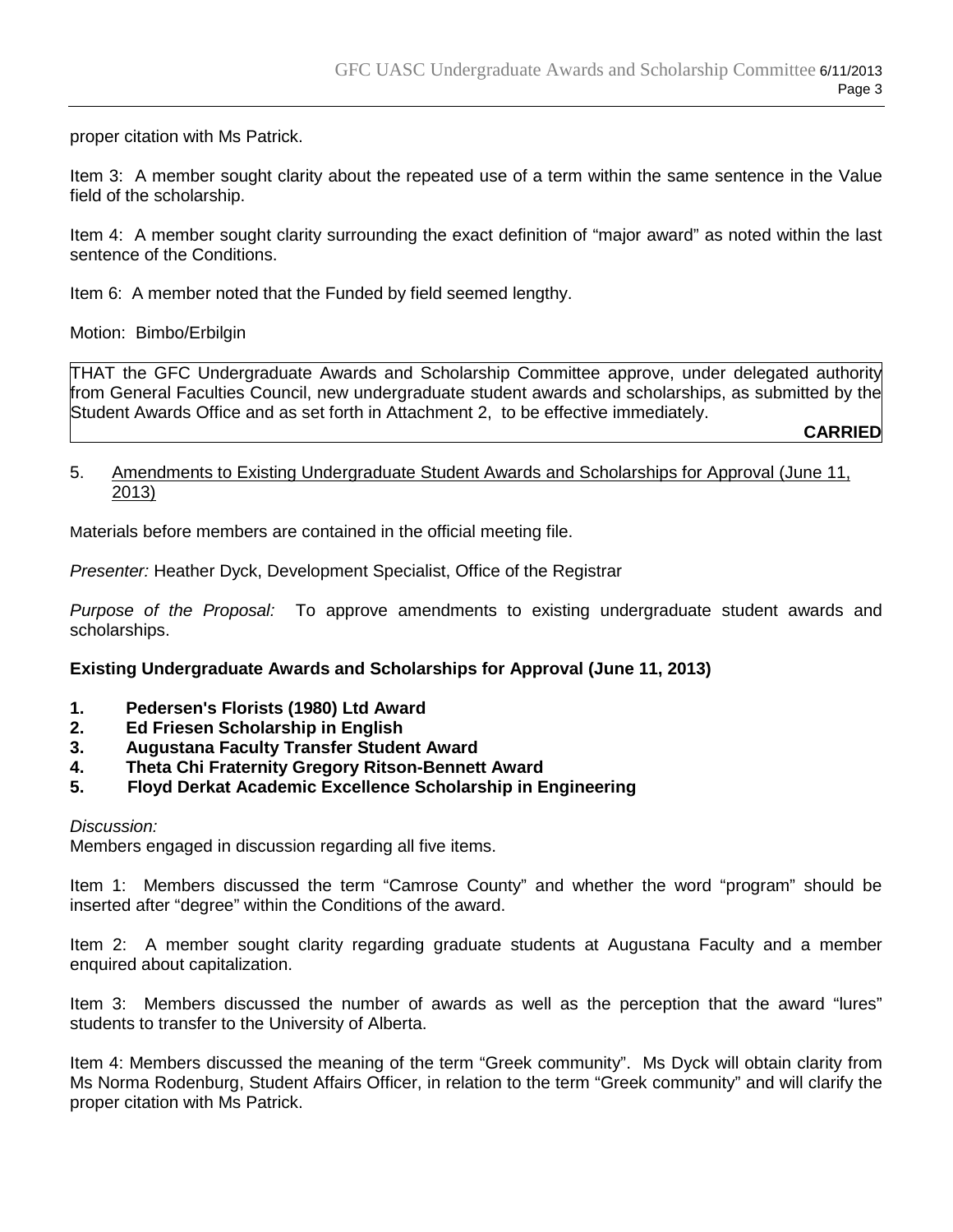Item 5: Members sought clarity regarding the Conditions of the award in relation to students from outside of Alberta as well as the indicated and specific campus location indicated within the award.

Motion: Park/Erbilgin

THAT the GFC Undergraduate Awards and Scholarship Committee approve, under delegated authority from General Faculties Council, proposed amendments to existing undergraduate student awards and scholarships, as submitted by the Student Awards Office and as set forth in Attachment 2, to be effective immediately.

**CARRIED**

### **DISCUSSION ITEMS**

#### 6. GFC UASC: Chair Role

There were no documents.

Presenter: William Street, Chair, GFC Undergraduate Awards and Scholarship Committee (UASC)

#### *Discussion*:

Dr Street advised members that the role of Chair would be available effective July 1, 2013, and he noted that leadership on the Committee was very rewarding as the work of members directly benefits students.

Ms Patrick added that Dr Katalin Bimbo would be declared the new Chair of GFC UASC by acclamation, unless another eligible member expressed interest in the position, in which case an election would be declared.

7. Question Period

There were no questions.

#### **INFORMATION REPORTS**

#### 8. Items Approved by the GFC Undergraduate Awards and Scholarship Committee by E-mail Ballots (non-debatable)

- Agenda Title: New Undergraduate Student Awards and Scholarships for Approval (May 17, 2013)

Approved MOTION: THAT the GFC Undergraduate Awards and Scholarship Committee approve, under delegated authority from General Faculties Council, new undergraduate student awards and scholarships, as submitted by the Student Awards Office and as set forth in Attachment 2, to be effective immediately.

- Agenda Title: Amendments to an Existing Undergraduate Student Award and Scholarship for Approval (May 17, 2013)

Approved MOTION: THAT the GFC Undergraduate Awards and Scholarship Committee approve, under delegated authority from General Faculties Council, proposed amendments to existing undergraduate student awards and scholarships, as submitted by the Student Awards Office and as set forth in